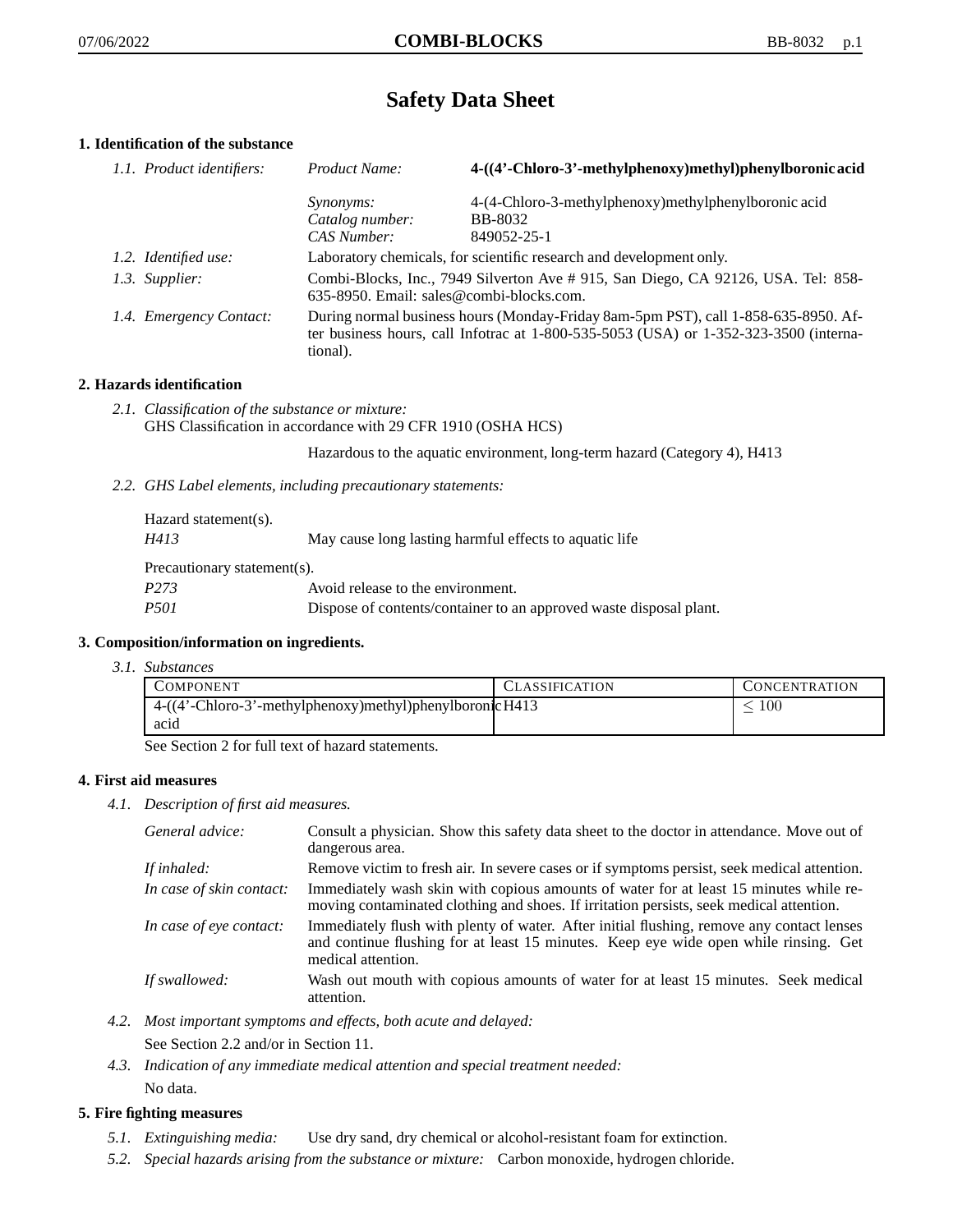- *5.3. Advice for firefighters:* Wear self-contained breathing apparatus for firefighting if necessary.
- *5.4. Further information:* No data available.

### **6. Accidental release measures**

- *6.1. Personal precautions, protective equipment and emergency procedures:* Ensure adequate ventilation. Use personal protective equipment.
- *6.2. Environmental precautions:* Should not be released into the environment. See Section 12 for additional ecological information.
- *6.3. Methods and materials for containment and cleaning up:* Sweep up or vacuum up spillage and collect in suitable container for disposal.
- *6.4. Reference to other sections:* Refer to protective measures listed in Sections 8 and 13.

### **7. Handling and storage**

- *7.1. Precautions for safe handling:* Avoid contact with skin and eyes. Avoid inhalation of vapour or mist. Keep away from sources of ignition - No smoking. Take measures to prevent the build up of electrostatic charge. For precautions see section 2.2.
- *7.2. Conditions for safe storage, including any incompatibilities:* Store refrigerated. Keep container tightly closed in a dry and well-ventilated place. Containers which are opened must be carefully resealed and kept upright to prevent leakage.
- *7.3. Specific end use(s):* Laboratory chemicals, for scientific research and development only.

### **8. Exposure Controls / Personal protection**

*8.1. Control parameters:*

*Components with workplace control parameters:* Contains no substances with occupational exposure limit values.

*8.2. Exposure controls:*

*Appropriate engineering controls:* Ensure that eyewash stations and safety showers are close to the workstation location. Ensure adequate ventilation, especially in confined areas.

*Personal protective equipment:*

| Eye/face protection:    | Wear appropriate protective eyeglasses or chemical safety goggles as described by OSHA's<br>eye and face protection regulations in 29 CFR 1910.133 or European Standard EN166.                                                                                                                                         |  |
|-------------------------|------------------------------------------------------------------------------------------------------------------------------------------------------------------------------------------------------------------------------------------------------------------------------------------------------------------------|--|
| Skin protection:        | Handle with gloves. Gloves must be inspected prior to use. Use proper glove removal<br>technique (without touching glove's outer surface) to avoid skin contact with this product.<br>Dispose of contaminated gloves after use in accordance with applicable laws and good<br>laboratory practices. Wash and dry hands |  |
| <b>Body Protection:</b> | Complete suit protecting against chemicals, Flame retardant antistatic protective clothing.<br>The type of protective equipment must be selected according to the concentration and<br>amount of the dangerous substance at the specific workplace.                                                                    |  |
| Respiratory protection: | No protective equipment is needed under normal use conditions.                                                                                                                                                                                                                                                         |  |
|                         | Control of environmental exposure: Prevent further leakage or spillage if safe to do so. Do not let product enter                                                                                                                                                                                                      |  |

#### **9. Physical and chemical properties**

*9.1. Information on basic physical and chemical properties*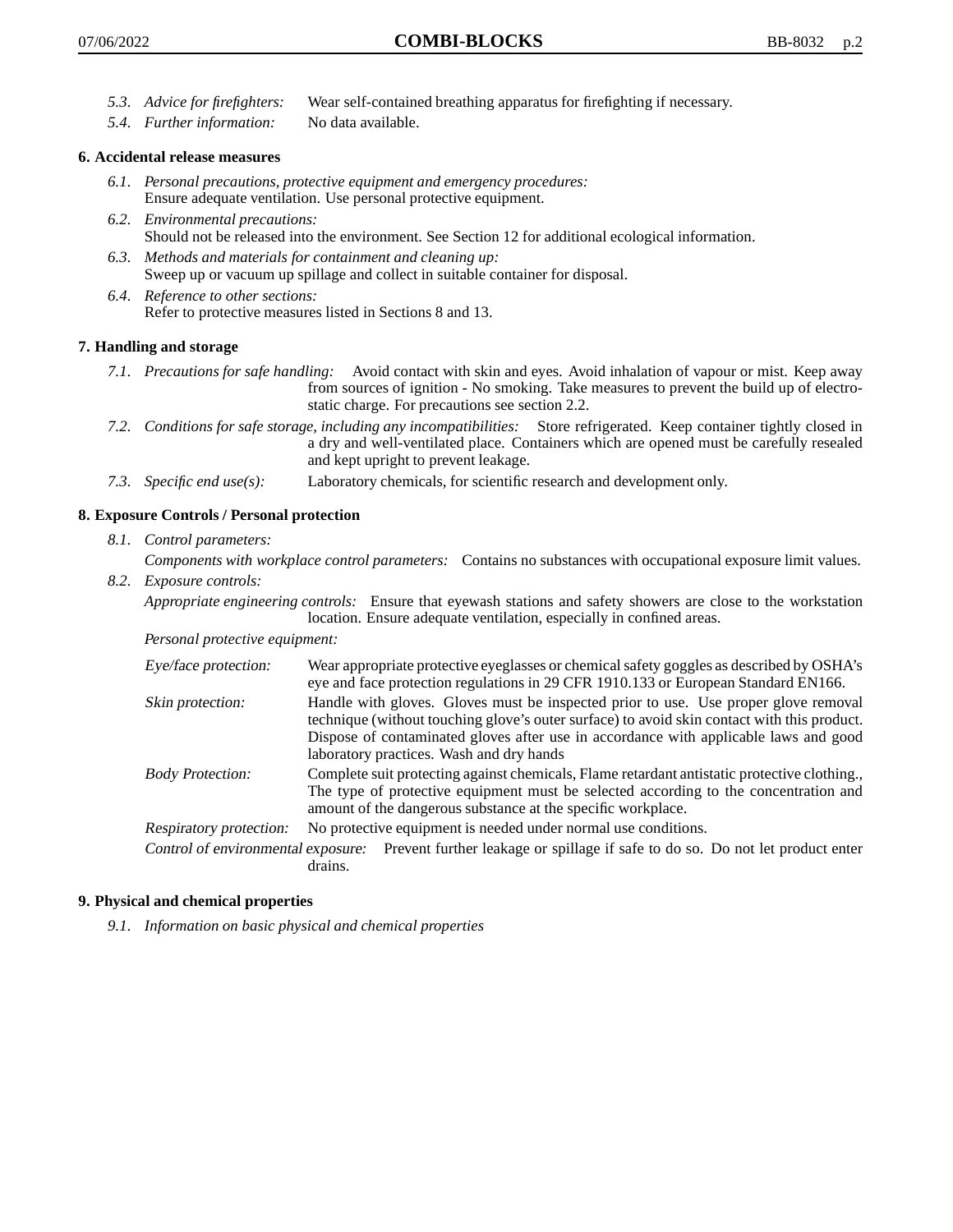| (a)                | Appearance:                                   | Solid    |
|--------------------|-----------------------------------------------|----------|
| (b)                | Odour:                                        | No data  |
| (c)                | Odour Threshold:                              | No data  |
| (d)                | pH:                                           | No data  |
| (e)                | Melting point/freezing point:                 | No date. |
| (f)                | Initial boiling point and boiling range:      | No data  |
| (g)                | Flash point:                                  | No data  |
| (h)                | Evaporatoin rate:                             | No data  |
| (i)                | Flammability (solid, gas):                    | No data  |
| (j)                | Upper/lower flammability or explosive limits: | No data  |
| $\left( k\right)$  | Vapour pressure:                              | No data  |
| (1)                | Vapour density:                               | No data  |
| (m)                | Relative density:                             | No data  |
| (n)                | Water solubility:                             | No data  |
| $\left( 0 \right)$ | Partition coefficient: n-octanol/water:       | No data  |
| (p)                | Auto-ignition:                                | No data  |
| (q)                | Decomposition temperature:                    | No data  |
| (r)                | Viscosity:                                    | No data  |
| (s)                | Explosive properties:                         | No data  |
| (t)                | Oxidizing properties:                         | No data  |
|                    |                                               |          |

*9.2. Other safety information:*

| Formula          | $C_{14}H_{14}BCIO_3$ |
|------------------|----------------------|
| Molecular weight | 276.5                |
| CAS Number       | 849052-25-1          |

#### **10. Stability and reactivity**

- *10.1. Reactivity* No data
- *10.2. Chemical stability* Stable under recommended storage conditions.
- *10.3. Possibility of hazardous reactions* No data
- *10.4. Conditions to avoid*
- *10.5. Incompatible material* No data.
- *10.6. Hazardous decomposition products:*

Hazardous decomposition products formed under fire conditions: Carbon monoxide, hydrogen chloride. Other decomposition products: No data In the event of fire: See Section 5.

# **11. Toxicological information**

*11.1 Information on toxicological effects*

Acute toxicity: Skin irritation/corrosion: No data available. Eye damage/irritation: No data available. Respiratory or skin sensitization: No data available. Germ cell mutagenicity: No data available. Carcinogenicity: No data available. Reproductive toxicity: No data available. Specific target organ system toxicity - single exposure: No data available. Specific target organ system toxicity - repeated exposure: No data available. Aspiration hazard: No data available. Additional information: To the best of our knowledge, the chemical, physical and toxicological properties of this substance have not been thoroughly investigated.

## **12. Ecological information**

| 12.1. Toxicity                      | No data available.                                      |
|-------------------------------------|---------------------------------------------------------|
| 12.2. Persistence and degradability | May cause long lasting harmful effects to aquatic life. |